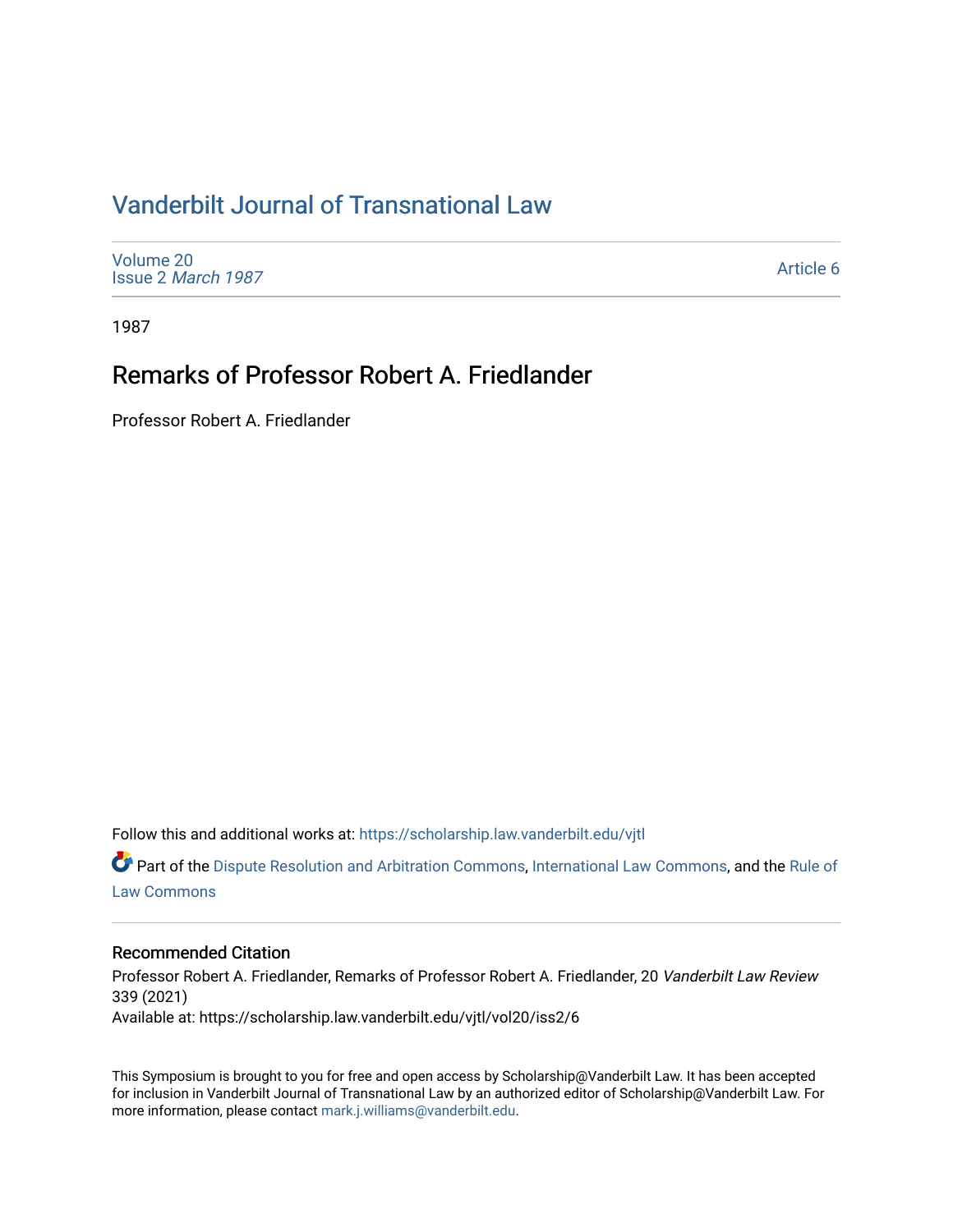## **Remarks of Professor Robert A. Friedlander\***

If I seem to **be** vague and overbroad in my remarks, it is because very early yesterday morning I left the Washington, **D.C.** Beltway; yesterday afternoon I taught at Ohio Northern University school of law; and last night, too late to participate in the famed Charney Nashville Nightlife Tour, I arrived in Nashville close to midnight **by** way of ComAir, which is, in itself, an act of terrorism. Before I forget, Professor Franck, I should also add that I have been accused at times, in the classroom and on Capitol Hill, of being both an idiot and a sophist, though not necessarily in that order. But idiotic though I may be, at least I know enough to stay away from English lifeboats and American sailors named Holmes.

**My** law professor self requires no disclaimer or apology except for what I seem to be turning out in the classroom--bluebooks are another form of terrorism—but my Washington, D.C. persona specifically mandates that I separate myself on a public platform from those with whom and for whom I work. So I will now proceed to disclaim. That is why I am listed simply as panelist without a speech title. This is, therefore, a mystery talk. The mystery is going to refer to its substantive content. So let us just say, in contemporary sports jargon, that I am the wrap-up commentator.

I am required to declare that I speak only for myself and not for the United States Senate Committee on Foreign Relations, the Republican Minority, the Committee Chairman or the Ranking Minority Member, though I would like to think that the Ranking Minority Member sometimes thinks what I think and sometimes not. I am here as a conservative commentator on terrorism and as a conservative analyst of the international political arena, which makes me somewhat unique today. I guess that is the result of being an historian, a conservative and a lawyer.

**<sup>\*</sup>** Remarks delivered to the Symposium on State Sponsored International Terrorism, **held** at the Vanderbilt University School of Law on March **27, 1987.** Professor Friedlander teaches at Ohio Northern University school of law, and he is Minority Special Counsel to the Committee on Foreign Relations of the United States Senate. Dr. Friedlander has written extensively on the subjects of terrorism, the Middle East, human rights, and American foreign policy. He is Chairman of the Committee on International Terrorism of the American Branch of the International Law Association.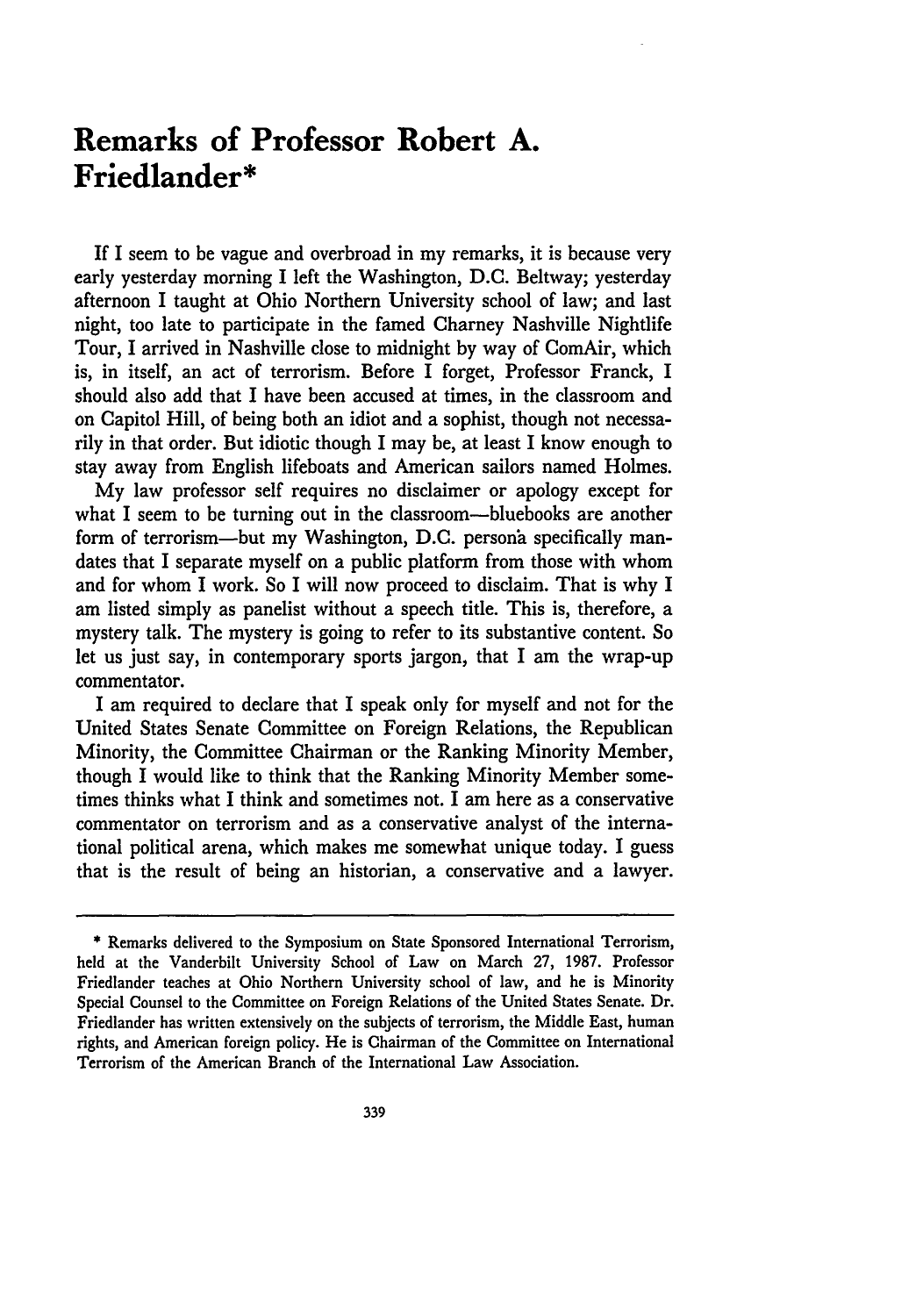These three categories, of course, are not mutually exclusive.

Admittedly, however, one does not always find the traditional civil libertarian values of the historic conservative-by that I do not mean a conservative with a doctorate in history-combined with the alleged tough-minded political perspective of a Republican Capitol Hill Counsel and Senatorial Staff Aide. But as we have unhappily discovered in Washington during the past four months, taking a hard stance against terrorism and making a hard stand against terrorism are not necessarily the same thing. Terrorism is everyone's business, because everyone is a potential victim. It is the special task of government to protect its citizenry from the barbaric acts perpetrated by terrorists and their state supporters and their state sponsors. A government that cannot meet the challenge of terrorism is a government which has failed to meet its obligations. A terrorist act is a criminal act because it is an attack on the law and on the legal system. Our democratic open society is based on the rule of law. The means we utilize to combat terrorism, therefore, must be legal means. That is why terrorism is not only a political issue, why it is not only a moral issue and why it is not only a diplomatic issue. It is in my opinion, first and foremost a legal issue.

Terrorism, in its essence, consists of common crimes: murder, attempted murder, kidnapping, aggravated battery, aggravated assault, arson and whatever other act of violence is utilized for terrorist ends and as terrorist means. Admittedly the world's democracies have not only failed to develop an acceptable definition for the global arena, they have also been unable to fashion a proper meaning for their own domestic statutes. We should never forget the symbiotic relationship which exists between terrorism and democracy. As the French political analyst, Jean Frangois Ravel, has cogently remarked: "The main target of international terrorism is the idea of freedom as embodied in the democratic state." Mexican novelist Carlos Fuentes, whose politics I do not accept, has expressed this view in graphic and succinct words: "Terrorism is but the dark flower of a poisonous plant--disregard for the rule of law."

Our society is based on the rule of law. Terrorism challenges not only the United States but all free peoples everywhere. We must devise diplomatic measures, political actions and legislative initiatives which will counter the terrorist war and which will subject the terrorist to penalty and punishment either by the American legal system or by the other free societies and their governments and also, if necessary, impose economic sanctions, symbolic or otherwise.

This leads to certain questions that the Symposium touched on this morning that I hope we have attempted to answer in all our presentations. We will have to struggle with these questions in our various pro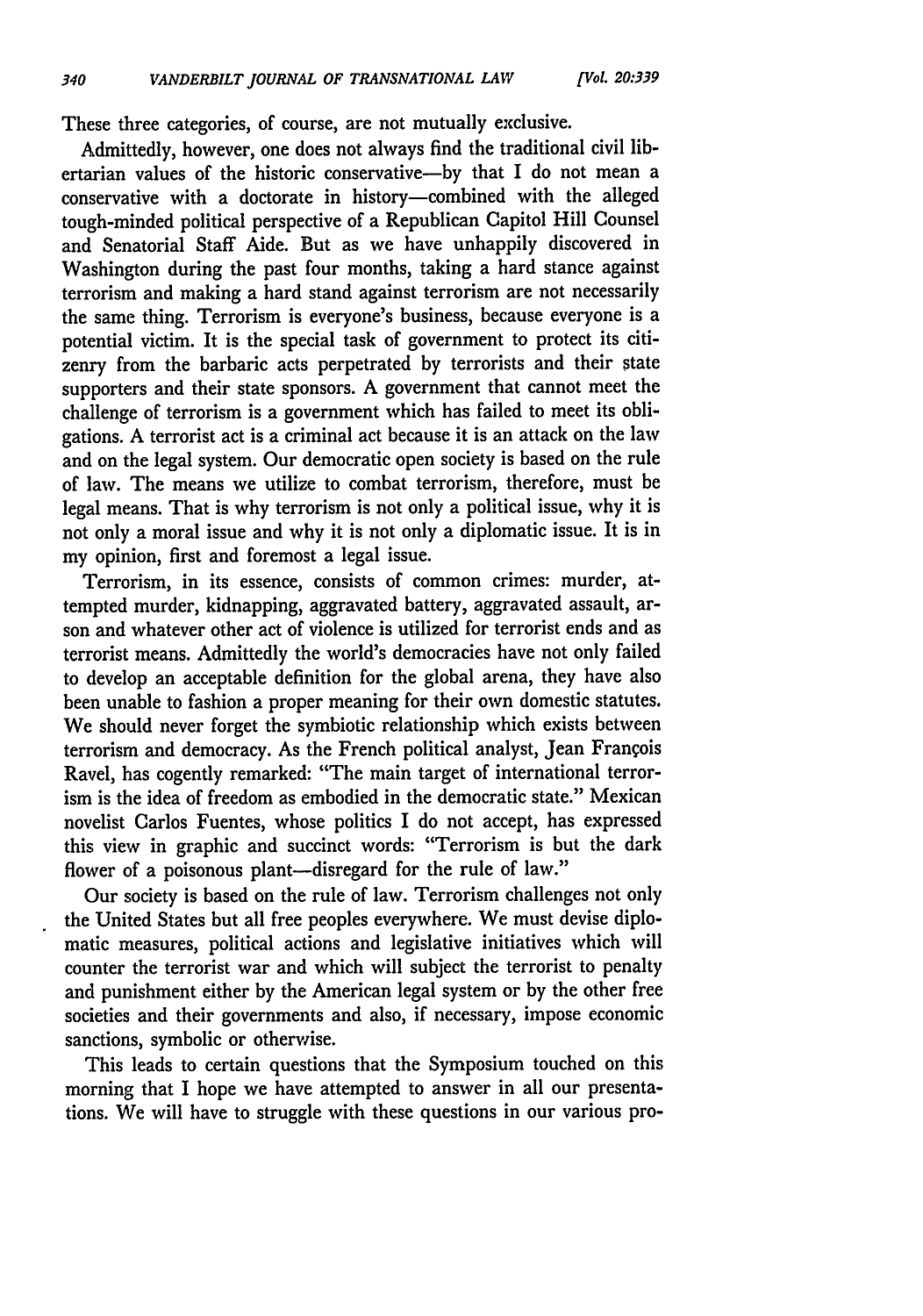fessional capacities. Are the so-called root causes of terrorism sufficiently justifiable to negate the operation of law on a national or international level? I think the answer to that should be obvious because it is a longstanding Anglo-American tradition that no one is above the law. In our domestic criminal law and in international law, rights do not arise from wrongs.

Has terrorism in a global context been a successful instrument for social and political change? What does this mean for the operation of law? What are the sources of contemporary terrorism? Is state sponsored terrorism the primary cause of world violence at the present time? What is the future of terrorism?

I believe that state sponsored terrorism is, in effect, an act of war. It threatens the survival of all free societies. The United States would prefer to work together with our friends and allies who themselves have been and will continue to be victims of terrorism. To exercise a proper control of terror-violence there must also be a will on the part of governments and their peoples to deal with terrorism in the way that it must be dealt with.

This raises the final, and for those of us in Washington, the very important question: Have the major branches of our government-the executive branch, the legislative branch and the judicial branch-been doing all that they can to control and to respond to terrorism? What should be done now, and how should we do it? We can no longer afford to stand by while our embassies, our diplomats, our commercial airlines, and our citizenry, are placed at risk by global terrorism. We are confronted by the threat of a global deadly force which in many ways will determine the future of democracy itself. What then is the appropriate response to terrorist acts by democratic societies?

The real question, I think, is not one of elimination but rather one of control. First and foremost, there must be a firm resolve on the part of democratic governments and their citizenry to deal with terrorism in a meaningful fashion. Preserving fundamental rights while protecting societal order is not an easy task in the best of times. Democracy is drawing near the razor's edge. The alternative to the rule of law and the rule of reason is the rule of barbarism and the rule of anarchy. Choices have to be made, and they have to be made soon. But we still have time to make the proper choices. Thank you.